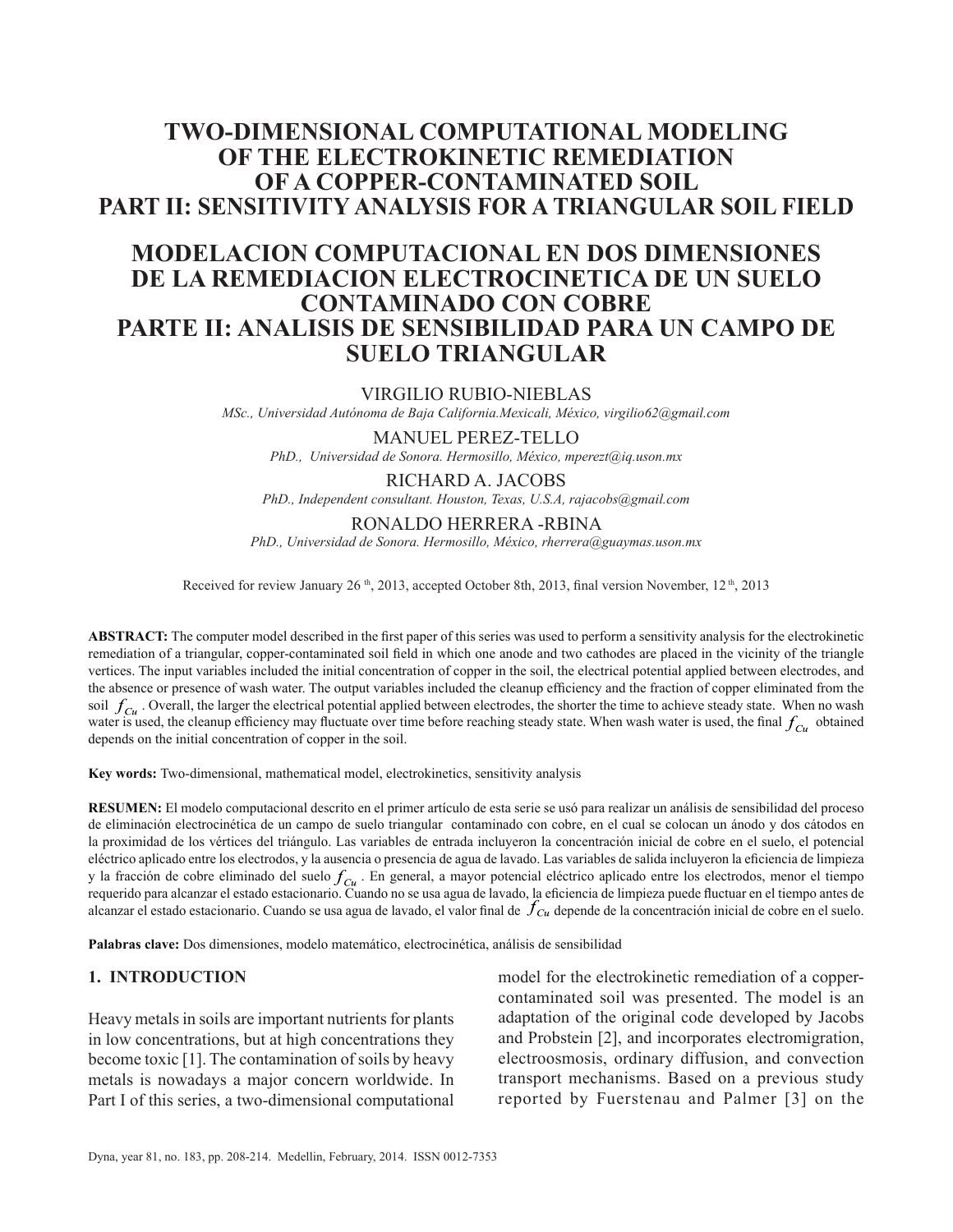distribution of copper species in aqueous solution, the chemical system was represented by 13 chemical species which participate in 8 chemical reactions. The computer model was validated by comparing their predictions with experimental data collected in a laboratory-scale system containing a soil collected at the city of Cananea, Mexico. A reasonable agreement between the predicted and the experimental values was obtained in terms of the spatial distributions of pH and copper concentration when the initial copper content in the soil was 100 and 600 mg/L . Once the computational model was verified, it can be used to analyze the main features of the electrokinetic remediation process. The potential applications of a two-dimensional formulation were pointed out by Jacobs [4], who conducted a computational study in which a number of electrode configurations was tested. Jacobs [4] found that electrode arrangements in which the anodes are surrounded by a number of cathodes provide greater efficiencies than those in which the cathodes are surrounded by the anodes. The simplest configuration obeying this criterion is a triangular arrangement in which one anode and two cathodes are placed in the vicinity of the triangle vertices. In a recent experimental study at laboratory scale, Almeira et al. [5] found that a triangular arrangement consisting of one anode and two cathodes forming three 60° angles between the lines connecting the electrodes was the most efficient in terms of both copper elimination and energy efficiency. Such experimental results [5] and further observations by Almeira et al. [6] and Peng et al. [7] experimentally confirmed the validity of the model predictions reported by Jacobs [4]. Based on the previous results shown in Part I of this series and the analysis of the relevant literature [4-7], the goal of this investigation was to test the effects of the main operating variables on the overall performance of the electrokinetic remediation for a large, triangular, two-dimensional soil field. For that purpose, a number of computer simulations were conducted with the mathematical model described in Part I of this series, as described below.

# **2. SIMULATION STRATEGY**

Figure 1 shows the system under study. An equilateral triangular soil field was assumed in which one anode and two cathodes are placed in the vicinity of the triangle vertices. The test variables included the initial concentration of copper in the soil pores (100 and 600 mg/L) and the electrical potential applied to the electrodes (500 and 1000 V).

The specification of the latter values was based on the criteria reported in the literature [4], which suggests the application of 1 V per centimeter of separation between electrodes. Table 1 shows the numerical parameters used for the simulation runs, in which the properties of the Cananea soil reported in Part I of this series were assumed.



**Figure 1.** Equilateral triangular soil field for the simulation runs

For every combination of the input variables, computer simulations were done for the two alternative cases in which pure wash water is either injected or not injected through the anode well. Because the mechanisms governing the motion of the chemical species in the soil are the same with and without water injection, the mathematical formulation can be used to predict the performance of the system under both types of operation strategies. For each case, a corresponding indicator of the process yield was defined as follows. In the simplest case, no wash water enters the soil, and thus the copper species are retained within the soil. At sufficiently long times, the copper is expected to concentrate within a localized area in the vicinity of the cathodes.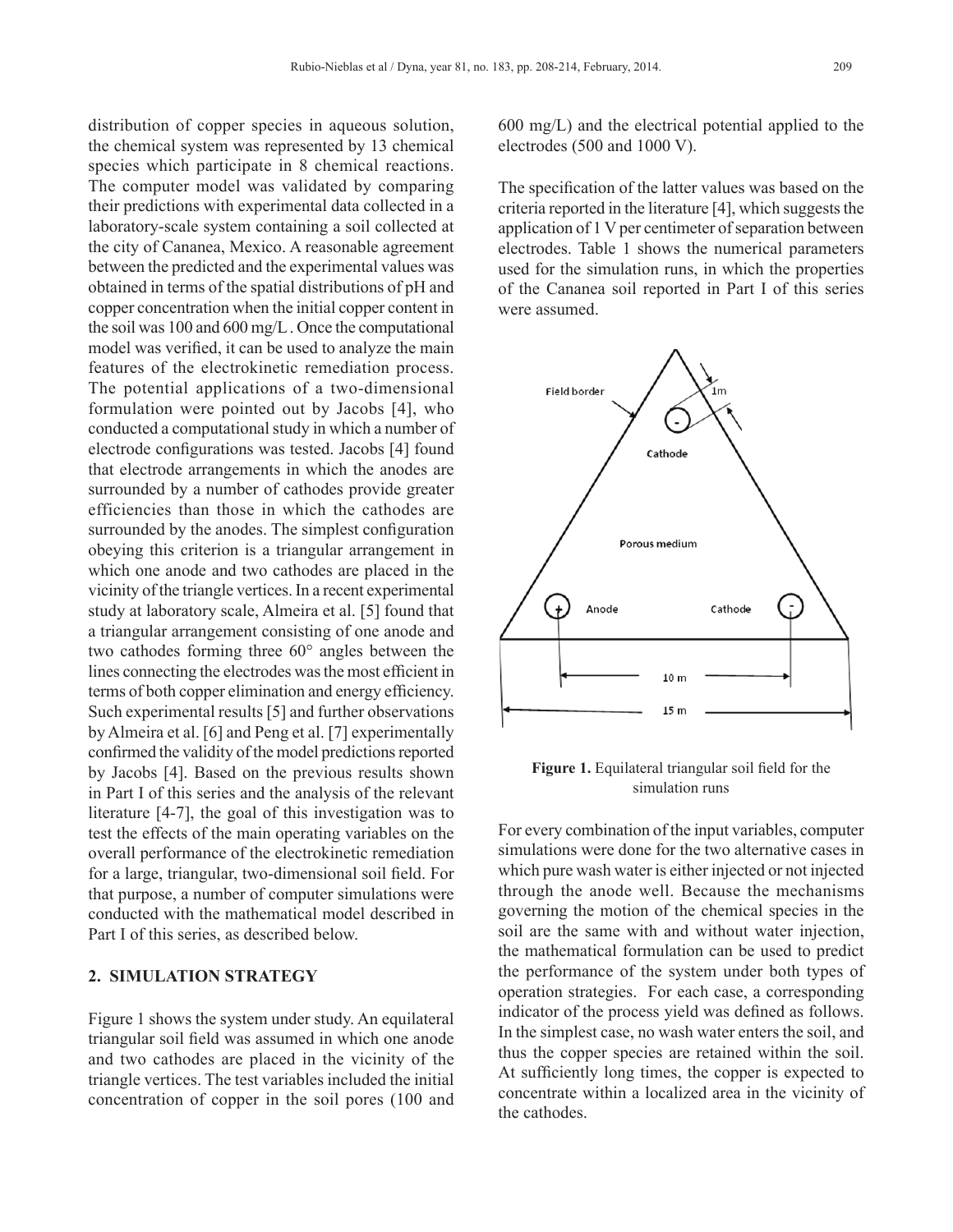| <b>Parameter</b>                                                                          | Value                  |  |
|-------------------------------------------------------------------------------------------|------------------------|--|
| Electrode well diameter, m                                                                | 1                      |  |
| Anode-to-cathode distance, m                                                              | 10                     |  |
| Anode-to-cathode potential difference $\phi$ , V                                          | 500, 1000              |  |
| Soil porosity $\psi$                                                                      | 0.45                   |  |
| Soil tortuosity $\tau$                                                                    | 1.1                    |  |
|                                                                                           | $10^{-15}$             |  |
| Hydraulic permeability $K'_h$ , m <sup>2</sup>                                            |                        |  |
| Zeta potential $\zeta$ , V                                                                | $-1.54 \times 10^{-2}$ |  |
| Electrical permittivity $\varepsilon$ , $F/m$                                             | $7x10^{-10}$           |  |
| Solution viscosity $\mu$ , Pa•s                                                           | $10^{-3}$              |  |
|                                                                                           | $2.4 \times 10^{-9}$   |  |
| Effective hydraulic permeability $K_h$ , m <sup>2</sup> • V <sup>-1</sup> s <sup>-1</sup> |                        |  |
| Soil electrical conductivity $\sigma_s$ , S/m                                             | 0.02875                |  |
| $105$ Pa<br>Anode-to-cathode pressure difference (wash water only)                        |                        |  |

**Table 1.** Numerical parameters for the simulation runs

This soil will eventually be collected for further treatment or disposal. A feasible response variable for this case is the fraction of the total area in the arrangement which has been cleaned up to a given time t. In this study, this quantity is referred to as cleanup efficiency (CE); thus

$$
CE = \frac{\begin{cases} \text{Soil area in which} \\ \text{[Cu]} < 50 \text{ mg/L at time } t \end{cases} \tag{1}
$$
\n
$$
CE = \frac{\text{Total soil area}}{\text{Total soil area}}
$$

In this definition, the 50 mg/L limit appearing in the numerator was established based on local regulations. Although Equation 1 suggests that the CE may take on values in the range of zero to unity, in practical terms it may not reach the value of unity. This is because copper does not leave the system when no wash water is used. The calculation of the numerator in Equation 1 was accomplished within the framework of the Tecplot visualization software [8]. The procedure involves the calculation of the two-dimensional contours of copper concentration from the local concentration values within the computational domain, followed by the numerical calculation of the areas enclosed by those contours which comply the criterion shown in Equation 1.

An alternative way of operation consists of injecting pure wash water through the anode to maintain a continuous flow of the aqueous solution throughout the soil. This flow gradually takes the copper out

of the system through the cathode wells. From a computational point of view, this mode of operation was simulated by setting a pressure difference between electrodes, as shown in Table I. In this case, an indicator of the process efficiency is the fraction of the initial copper in the soil which has been eliminated from the soil up to a given time *t*. This quantity is represented by the symbol  $Jcu$  and was computed from the following expression:

$$
f_{Cu} = \frac{\sum_{j=1}^{2} \int_{0}^{t} Q_{wj} C_{wj} dt}{V C_{Cu,0}}
$$
 (2)

in which the numerator accounts for the amount of copper that left the soil through the cathode wells up to time *t*, and the denominator is the initial amount of copper in the soil field.

#### **3. DISCUSSION OF RESULTS**

Figure 2 shows the predicted values of the CE in the absence of wash water in the triangular soil field. For all cases considered, the maximum CE values were predicted to be 0.55 and 0.59 when the electrical potential difference was set to 500 and 1000 V, respectively. Overall, the effect of the electrical potential difference is mostly on the process kinetics. The larger the electrical potential difference, the faster the initial response of the CE, and thus the shorter the time to achieve steady state. This behavior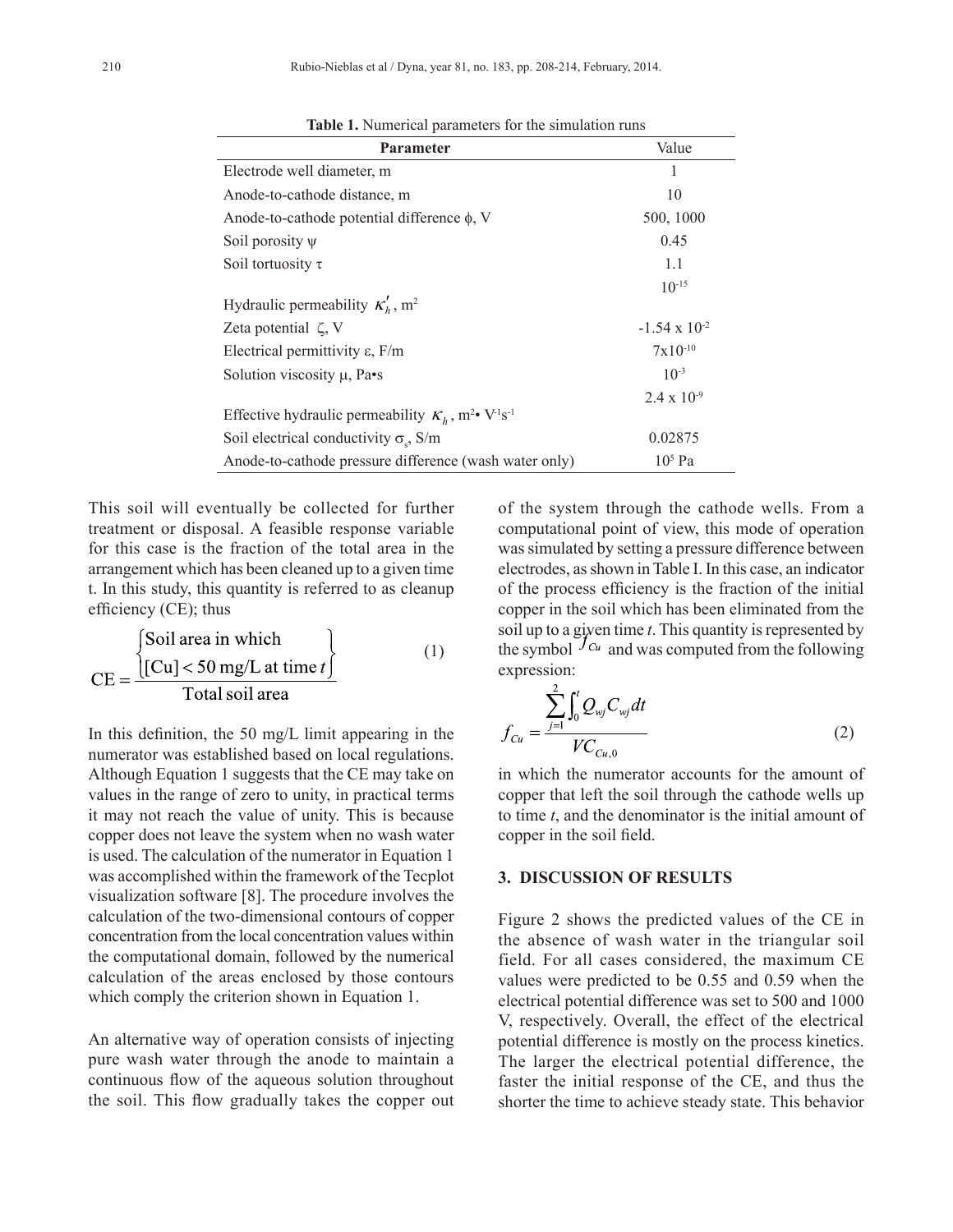may be explained in terms of the electroosmosis and electromigration transport mechanisms, which are both dependent upon the electrical potential gradient  $\nabla \phi$ according to the following expressions [2]

$$
u_{eo} = \frac{\varepsilon \zeta}{\tau^2 \mu} \nabla \phi \tag{3}
$$

and

$$
u_{ei} = -v_i z_i F \frac{\nabla \phi}{\tau^2}
$$
 (4)

where  $u_{eo}$  and  $u_{ei}$  are the electroosmotic and electromigration velocities, respectively, and other symbols are defined in the nomenclature. It is noted that  $u_{\text{eq}}$  represents the velocity of the aqueous solution adjacent to the pore walls; thus, it affects all species in solution at a given location. On the other hand, the electromigration velocity  $u_{ei}$  is only attributed to those chemical species in solution carrying an electrical charge  $z_i$ 



**Figure 2.** Predicted time evolution of the cleanup efficiency (CE) in the triangular soil field in the absence of wash water injection

*<sup>i</sup> z* . From a macroscopic standpoint, any change in the electrical potential difference between the electrodes will affect the local electrical potential gradient  $\nabla \phi$ , and thus the kinetics of the overall process described by Equations (3) and (4). On the other hand, it is of interest to note the values of CE at long times, i.e., once steady state was achieved. Such CE values increased as the initial concentration of copper in the soil also increased. Therefore, as far as the cleanup efficiency is concerned, highly contaminated soils are expected to be cleaned up more efficiently than moderately contaminated soils. A complementary response variable is the time to reach steady state conditions. This quantity was defined as the time at which the cleanup efficiency CE varied by less than 0.01 percent from

one time step to the next. In this study, this quantity is represented by the symbol:  $t_{\infty}$ . Figure 2 shows that  $t_{\infty}$ was in the range of 90-100 days when the initial copper content was 100 mg/L, whereas it was longer than 200 days when the initial copper content was 600 mg/L.

The initial copper concentration in the soil also affected the kinetics of the CE. Thus, when it was set to 100 mg/L, the CE increased with time up to an asymptotic value which depended upon the electrical potential difference applied to the soil. In contrast, when the initial copper concentration was set to 600 mg/L, the CE values showed significant fluctuations with time before reaching steady state conditions.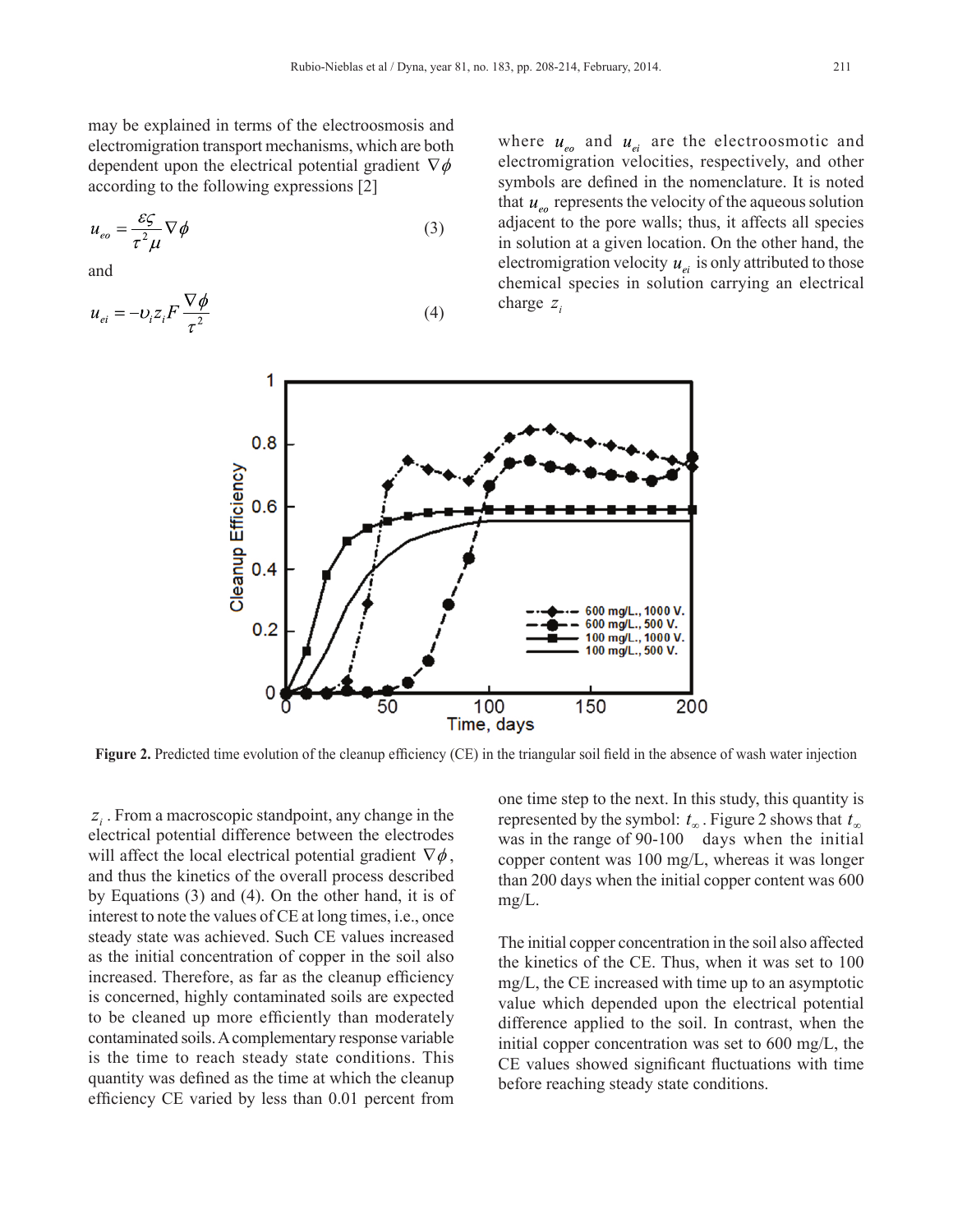Computer visualizations of the concentration field in this time period provided an explanation for this behavior. A simplified diagram of such calculations is shown in Figure 3, which shows that the local values of pH are strongly related to the distribution of the chemical species throughout the soil. At *t*=24 days (Figure 3a) the  $H^+$  ions produced at the anode moved to the cathodes, thus creating an acid zone.

At the same time, the OH- ions produced at the surface of the cathodes moved toward the anode, thus forming a basic zone. The locations at which both species meet in the soil is characterized by a sudden change in pH values as a result of the neutralization reaction:  $H^+ + OH^- \rightarrow H_2O^-$  The locations at which this reaction occurs is referred to in this paper as the reaction front, and depends upon the mobilities of both  $H^+$  and OH $\cdot$  ions [2], as well as the concentrations of the anionic and cationic copper species in solution.



**Figure 3.** Predicted time evolution of the reaction front in the triangular soil field in the absence of wash water injection; (a) 24 days, (b) 48 days, (c) 72 days

At these locations, both solid and aqueous  $Cu(OH)$ , are formed. Because aqueous  $Cu(OH)$ , carries no electrical charge, it causes the electrical conductivity of the aqueous phase to decrease substantially, thus forming an isoelectric zone. The coexistence of both solid and aqueous  $Cu(OH)$ <sub>2</sub> occurs in the range of:  $6.5 <$  pH  $<$  13, whereas in the range of 4  $<$  pH  $<$  6.5 only the aqueous form is present [9]. As the acid front advanced at *t*=48 days (Figure 3b), the reaction front and the isoelectric zone became narrow. This is because the H<sup>+</sup> ions are continuously produced at the anode surface and react to form other cations such as  $Cu(OH)<sub>2</sub><sup>+</sup>$  and  $Cu(OH)<sub>2</sub><sup>+</sup>$ , which also moved toward the cathodes. On the surface of the cathodes, the OH- ions are also formed and react to produce other anions such as  $\text{HCuO}_2$  and  $\text{CuO}_2$  which move toward the anode.

This process repeats over time (t=72 days, Figure 3c) until steady state is achieved. The fluctuating motion of the copper ions throughout the soil thus explains the fluctuating behavior of CE in Figure 2.

It is noted that the present formulation assumes that the transport of the chemical species occurs in the aqueous phase only, i.e., the solid phase is assumed to be motionless. It is also assumed that the soil is isotropic and its properties do not vary with time. Therefore, any change in the rate of transport of the chemical species may be attributed to changes occurring in the aqueous phase only. The incorporation of anisotropies, time-dependent soil properties, and other phenomena such as electrophoresis was beyond the scope of this investigation.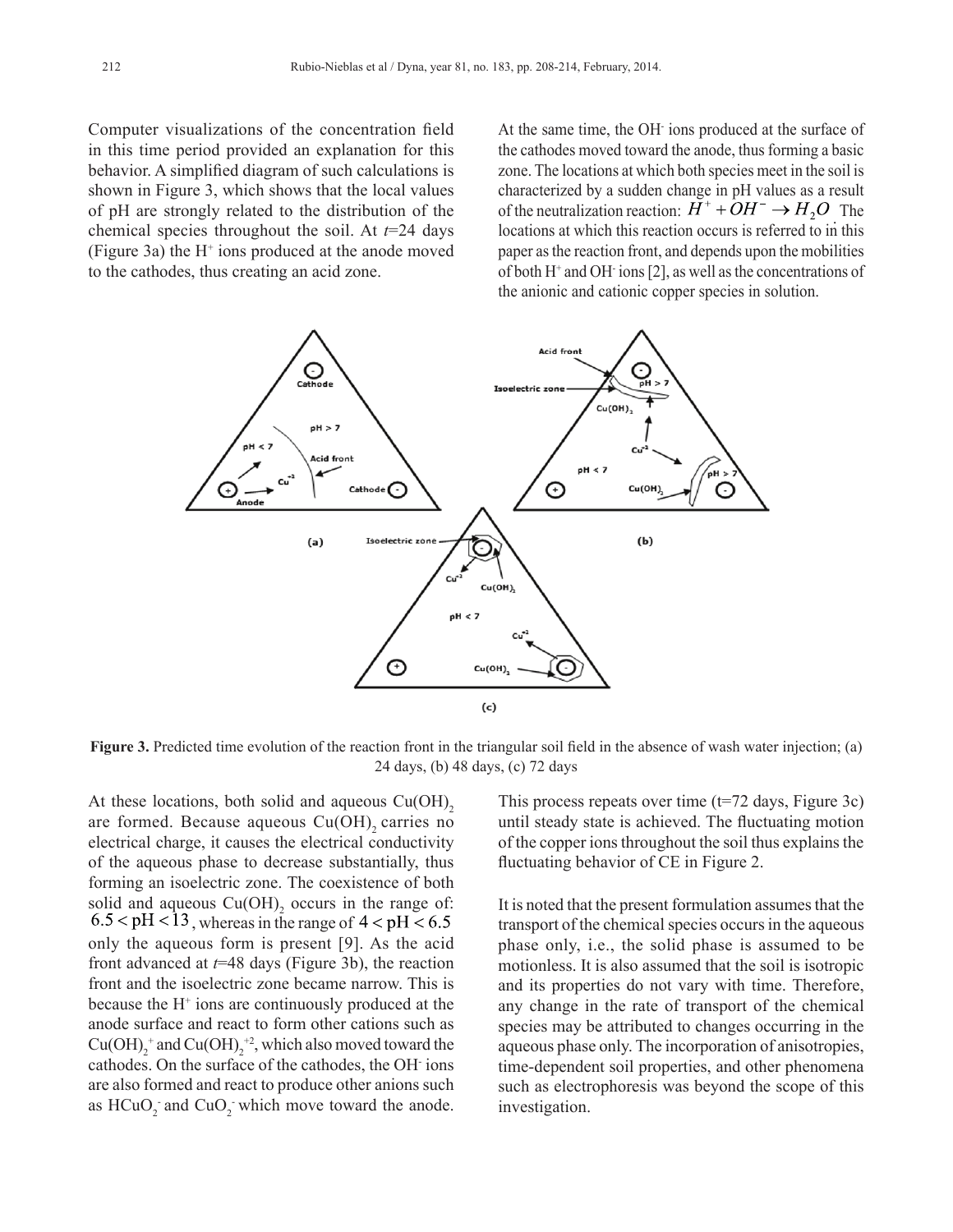The results shown in Figure 3 qualitatively agree with the experimental observations by Almeira et al. [5,6] and Peng et al. [7] regarding the formation of three distinctive areas within the soil; namely, and acid region, a basic region, and a narrow area with low electrical conductivity. Overall, the results shown in Figures 2 and 3 indicate that the behavior of this type of a system in the absence of wash water injection is complex, and cannot be generalized. Detailed simulations for specific field dimensions, soil characteristics, and operating conditions must be done in order to analyze the process performance prior to its optimization.

Figure 4 shows the predicted behavior of the fraction of copper eliminated  $f_{Cu}$  computed from Equation (2) when pure wash water was used. Under the test conditions, the maximum values of  $f_{Cu}$  were predicted to be in the range of 0.8-0.95. At long times, all the curves approach an asymptotic value of  $f_{Cu}$  which is dependent upon the initial concentration of copper in the soil, and is independent of the electrical potential difference applied to the electrodes. The asymptotic values of  $f_{Cu}$  at sufficiently long times decreased as the initial copper concentration increased. Therefore, in terms of the fraction of copper eliminated from the soil  $f_{Cu}$ , the more dilute the copper in the original soil, the

more efficient the electrokinetic remediation process.



Figure 4. Predicted time evolution of the fraction of copper eliminated in the triangular soil field in the presence of wash water injection

This behavior contrasts with that observed for the cleanup efficiency in the absence of wash water injection shown in Figure 2. The time to reach steady state conditions throughout the soil was defined as the time at which the  $\tilde{f}_{Cu}$  value varied less than 0.01 percent from one time step to the next. Figure 4 shows that this quantity is strongly dependent upon the electrical potential difference applied to the electrodes. Thus, the higher the electrical potential, the shorter the time to reach steady state conditions and vice versa. As was discussed previously, this is attributed to the electroosmotic and electromigration velocities, which are dependent upon the electrical potential gradient according to Equations 2 and 3, respectively. The behavior of the system under the presence of wash water injection shows a simpler behavior than that observed when no wash water is injected to the soil. However, further studies are necessary to clarify whether the trends observed in this study for a triangular soil field can be generalized to other electrode arrangements.

## **4. CONCLUDING REMARKS**

The computer simulation of the electrokinetic remediation of a copper-contaminated soil field with a triangular arrangement of electrodes was performed. The results indicated that the electrical potential difference applied between electrodes mostly affects the process kinetics due to the electroosmotic and electromigration velocities.